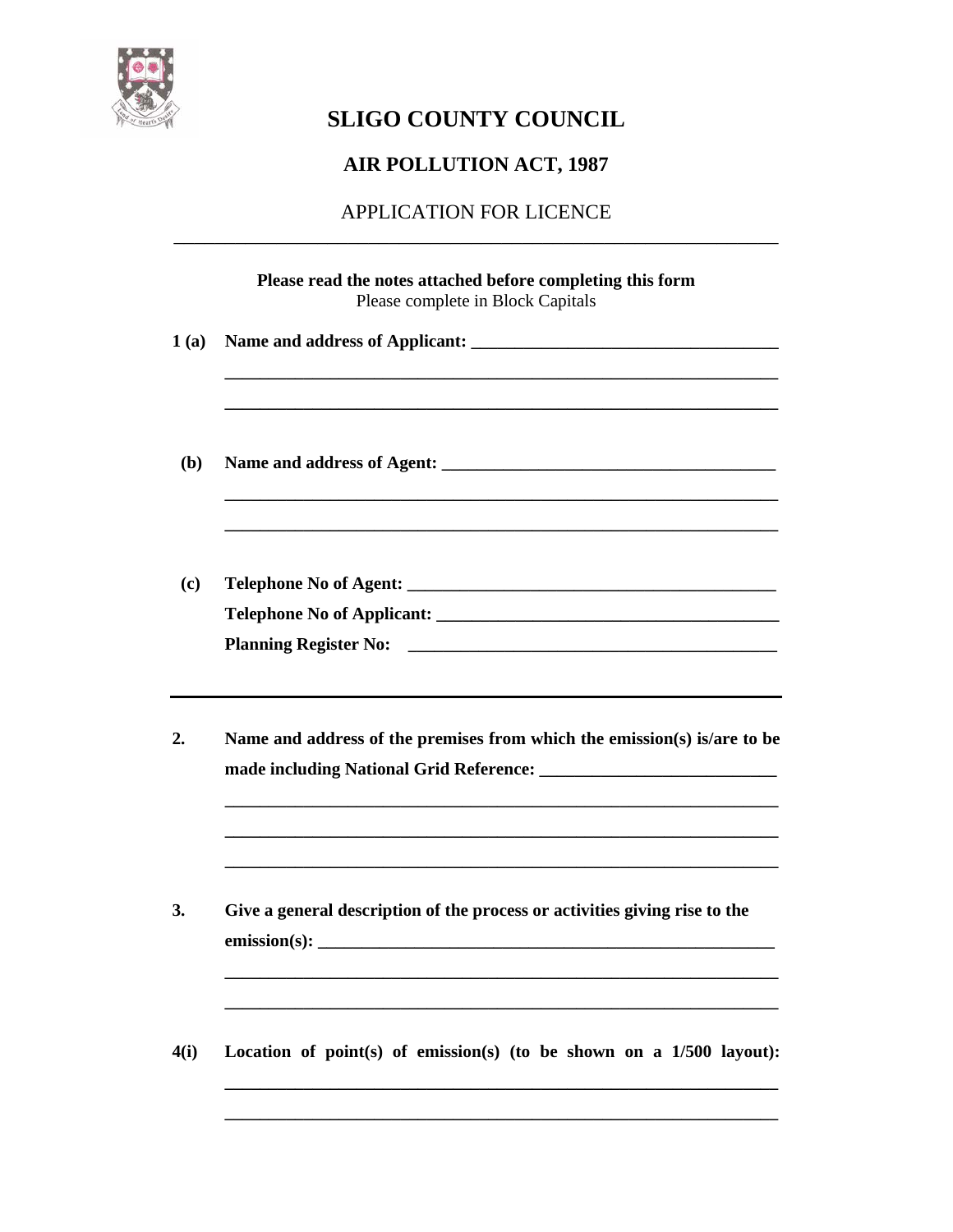**4(ii) Details of size and construction of all outlets. (Plans and Elevations in triplicate indicating the premises, source of emissions, diameter and point of emissions, ducting systems and any works, apparatus or plant from which the emissions are to be made must accompany this application form): \_\_\_\_\_\_\_\_\_\_\_\_\_\_\_\_\_\_\_\_\_\_\_\_\_\_\_\_\_\_\_\_\_\_\_\_\_\_\_\_\_\_\_\_\_\_\_\_\_\_\_\_\_\_\_\_\_\_\_\_\_\_\_ \_\_\_\_\_\_\_\_\_\_\_\_\_\_\_\_\_\_\_\_\_\_\_\_\_\_\_\_\_\_\_\_\_\_\_\_\_\_\_\_\_\_\_\_\_\_\_\_\_\_\_\_\_\_\_\_\_\_\_\_\_\_\_**  \_\_\_\_\_\_\_\_\_\_\_\_\_\_\_\_\_\_\_\_\_\_\_\_\_\_\_\_\_\_\_\_\_\_\_\_\_\_\_\_\_\_\_\_\_\_\_\_\_\_\_\_\_\_\_\_\_\_\_\_\_\_\_ **5. Details of provisions made for monitoring of all emission(s) including details of frequency and method used: \_\_\_\_\_\_\_\_\_\_\_\_\_\_\_\_\_\_\_\_\_\_\_\_\_\_\_\_\_ \_\_\_\_\_\_\_\_\_\_\_\_\_\_\_\_\_\_\_\_\_\_\_\_\_\_\_\_\_\_\_\_\_\_\_\_\_\_\_\_\_\_\_\_\_\_\_\_\_\_\_\_\_\_\_\_\_\_\_\_\_\_\_ \_\_\_\_\_\_\_\_\_\_\_\_\_\_\_\_\_\_\_\_\_\_\_\_\_\_\_\_\_\_\_\_\_\_\_\_\_\_\_\_\_\_\_\_\_\_\_\_\_\_\_\_\_\_\_\_\_\_\_\_\_\_\_ 6. Details of any special arrangements to prevent accidental emission(s): \_\_\_\_\_\_\_\_\_\_\_\_\_\_\_\_\_\_\_\_\_\_\_\_\_\_\_\_\_\_\_\_\_\_\_\_\_\_\_\_\_\_\_\_\_\_\_\_\_\_\_\_\_\_\_\_\_\_\_\_\_\_\_ \_\_\_\_\_\_\_\_\_\_\_\_\_\_\_\_\_\_\_\_\_\_\_\_\_\_\_\_\_\_\_\_\_\_\_\_\_\_\_\_\_\_\_\_\_\_\_\_\_\_\_\_\_\_\_\_\_\_\_\_\_\_\_ \_\_\_\_\_\_\_\_\_\_\_\_\_\_\_\_\_\_\_\_\_\_\_\_\_\_\_\_\_\_\_\_\_\_\_\_\_\_\_\_\_\_\_\_\_\_\_\_\_\_\_\_\_\_\_\_\_\_\_\_\_\_\_ 7. General (a) Date of commencement of the emission: \_\_\_\_\_\_\_\_\_\_\_\_\_\_\_\_\_\_\_\_\_\_ (b) Emission(Volume to emitted in m³): (i) Normal per day: \_\_\_\_\_\_\_\_\_\_\_\_\_\_\_\_\_\_\_\_\_\_\_\_\_\_\_\_\_\_\_\_ (ii) Maximum in any one day:**  $\blacksquare$ **(iii) Maximum rate per hour: \_\_\_\_\_\_\_\_\_\_\_\_\_\_\_\_\_\_\_\_\_\_\_\_\_\_\_\_ (c) (i) Temperature of emission: \_\_\_\_\_\_\_\_\_\_\_\_\_\_\_\_\_\_\_\_\_\_\_\_\_\_\_\_ (ii) Humidity of emission: \_\_\_\_\_\_\_\_\_\_\_\_\_\_\_\_\_\_\_\_\_\_\_\_\_\_\_ (d) The period or periods of the day in which the emission(s) is/are to take place: \_\_\_\_\_\_\_\_\_\_\_\_\_\_\_\_\_\_\_\_\_\_\_\_\_\_\_\_\_\_\_\_\_\_\_\_\_\_\_\_\_\_\_\_\_\_ (e) Any seasonal, or other variations (including any arising from plant malfunction), in volumes of emission(s): \_\_\_\_\_\_\_\_\_\_\_\_\_\_\_\_\_\_\_\_\_\_ \_\_\_\_\_\_\_\_\_\_\_\_\_\_\_\_\_\_\_\_\_\_\_\_\_\_\_\_\_\_\_\_\_\_\_\_\_\_\_\_\_\_\_\_\_\_\_\_\_\_\_\_\_\_\_\_\_**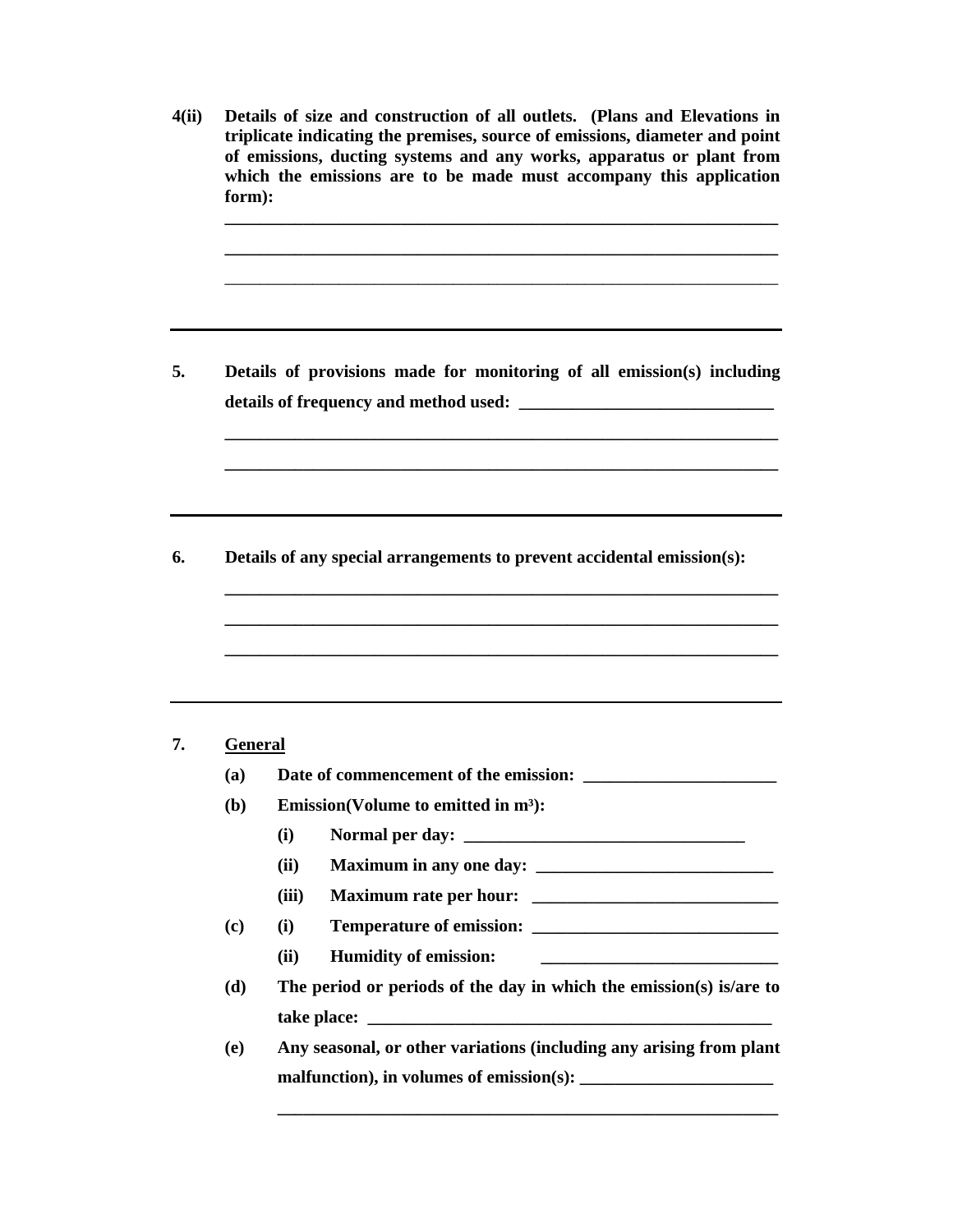| Details of any ambient air monitoring carried out in the vicinity of         |
|------------------------------------------------------------------------------|
| Details of any dispersion modelling carried out in the vicinity of premises: |
| Reason for selection of the point of discharge, method of discharge and      |
|                                                                              |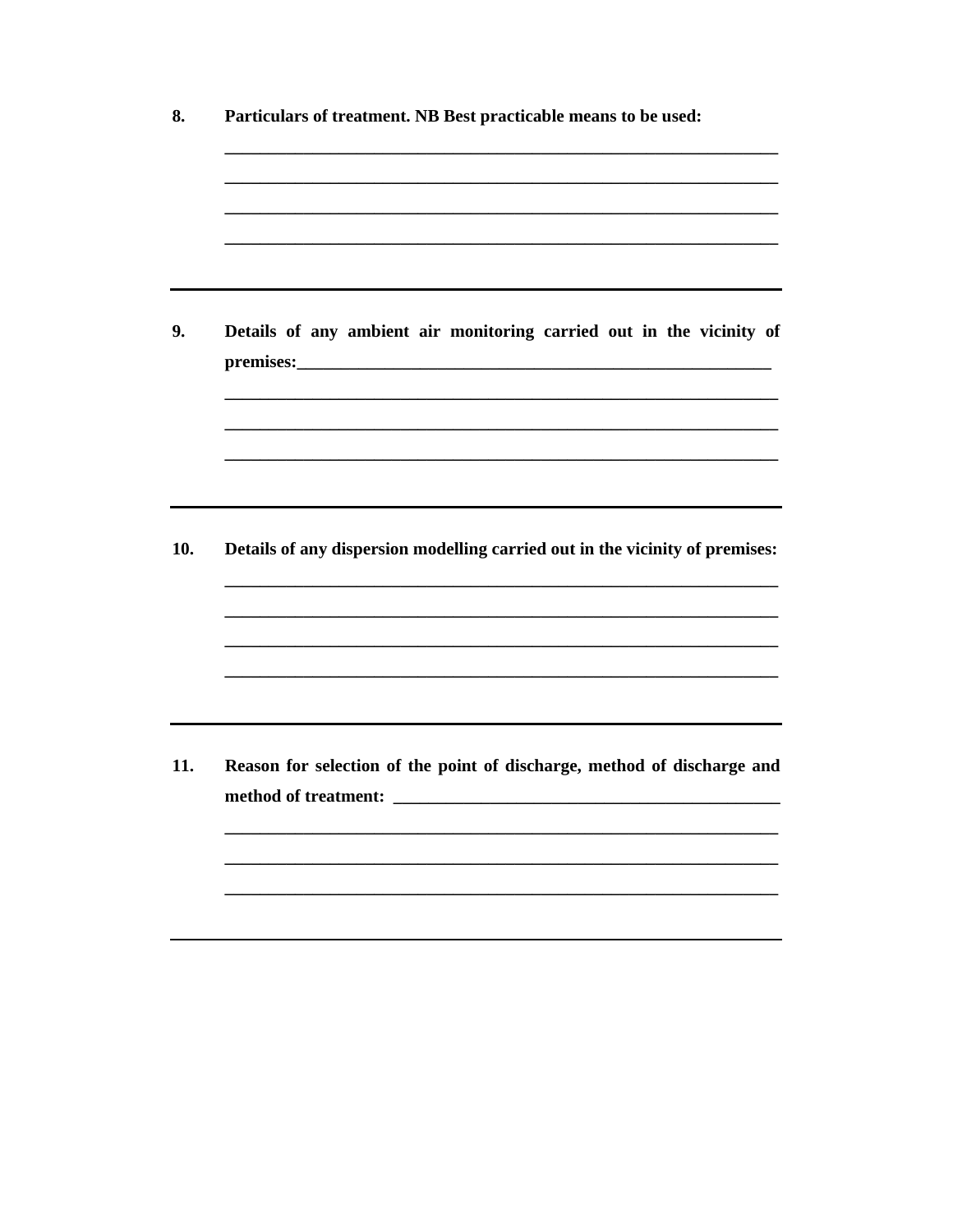**12. Characteristics of the Emission(s)** 

**Complete for all applicable characters giving concentration ranges where** 

**available.** 

**Concentration to be expresses in mg/m³ where applicable.** 

**The following list is meant to be indicative only – such other physical chemical or other characteristics as are pertinent to the effluent in question should be specified.** 

|                                                                                                         | <b>Prior to Treatment</b> | <b>As Discharged</b> |
|---------------------------------------------------------------------------------------------------------|---------------------------|----------------------|
| <b>Characteristic</b>                                                                                   |                           |                      |
| Temperature °C                                                                                          |                           |                      |
| SO <sub>2</sub>                                                                                         |                           |                      |
| <b>HCL</b>                                                                                              |                           |                      |
| No(x)                                                                                                   |                           |                      |
| (specify<br>each)<br><b>Dusts</b><br>giving<br>Composition,                                             |                           |                      |
| Toxicity & T.L.V.                                                                                       |                           |                      |
| Solvents (Specify each)                                                                                 |                           |                      |
| <b>Giving</b><br><b>Toxicity</b><br>&                                                                   |                           |                      |
| T.L.V.                                                                                                  |                           |                      |
| CS <sub>2</sub>                                                                                         |                           |                      |
| $H_2S$                                                                                                  |                           |                      |
| CI <sub>2</sub>                                                                                         |                           |                      |
| NH <sub>3</sub>                                                                                         |                           |                      |
| CO                                                                                                      |                           |                      |
| Organohalogen<br><b>Compounds (Specify)</b>                                                             |                           |                      |
| <b>Other toxic Substances</b><br>- Specify                                                              |                           |                      |
| <b>Other Carcinogenic,</b><br><b>Teratogenic or</b><br><b>Mutagenic Compounds</b><br>to include suspect |                           |                      |
| materials                                                                                               |                           |                      |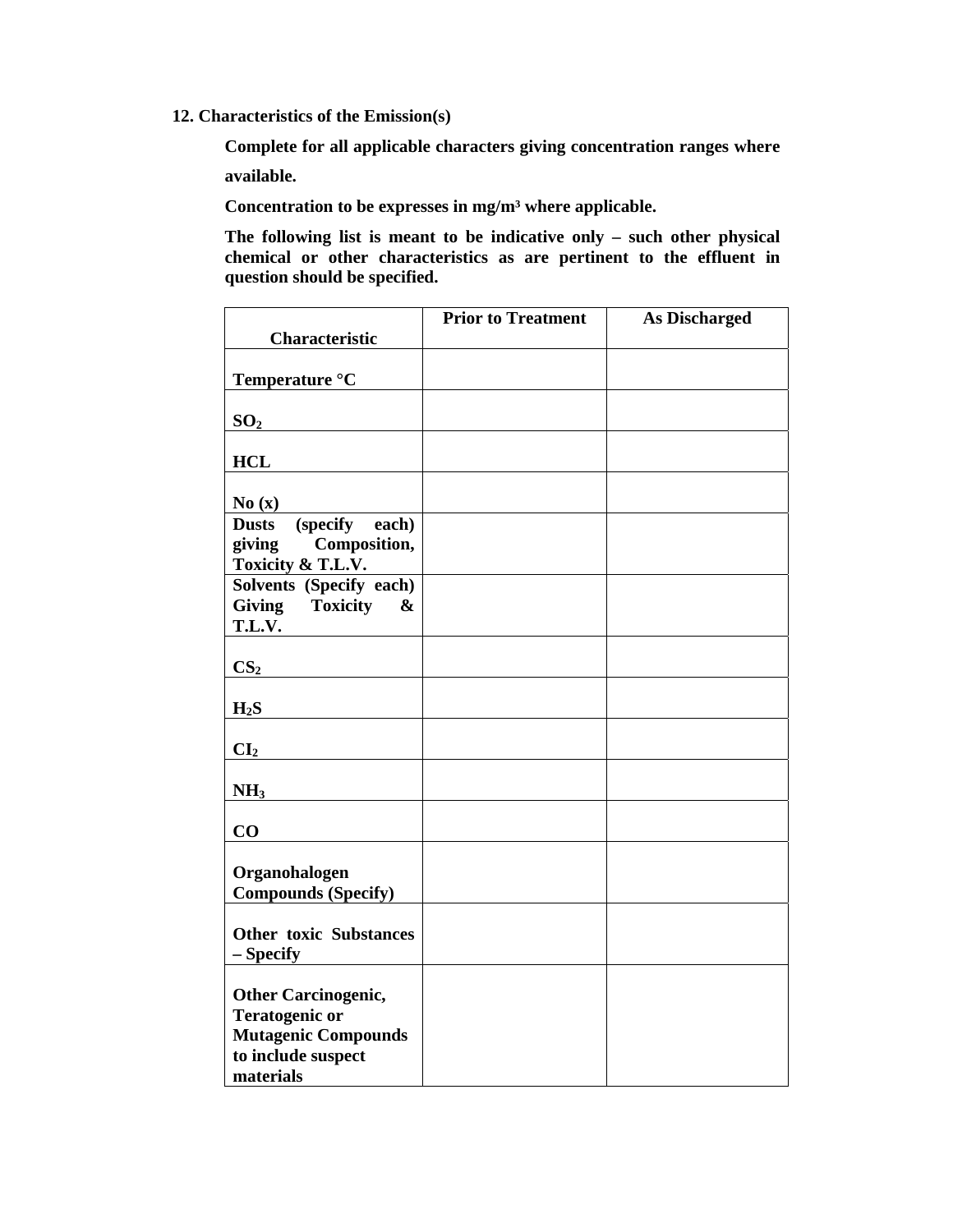| <b>Characteristic</b>                                       | <b>Prior to Treatment</b> | <b>As Discharged</b> |
|-------------------------------------------------------------|---------------------------|----------------------|
| <b>Metals (Specify each):</b><br>$\left( \mathbf{a}\right)$ |                           |                      |
|                                                             |                           |                      |
| (c)                                                         |                           |                      |
|                                                             |                           |                      |
| Any other components<br>of significance                     |                           |                      |

*Note: 5-12 must be completed for each and every point of discharge to the atmosphere.* 

**I hereby make application for a Licence pursuant to the provisions of the Air Pollution Act, 1987 and the Regulations made thereunder.** 

**Signature of Applicant: \_\_\_\_\_\_\_\_\_\_\_\_\_\_\_\_\_ Date: \_\_\_\_\_\_\_\_\_\_\_\_\_\_**

| FOR OFFICIAL USE ONLY             |  |                                                                                       |  |  |  |
|-----------------------------------|--|---------------------------------------------------------------------------------------|--|--|--|
| <b>Date Application Received:</b> |  | <b>Fee Paid:</b>                                                                      |  |  |  |
| <b>Amount:</b>                    |  | Date:                                                                                 |  |  |  |
| <b>Receipt No.:</b>               |  | <b>Reference No. in Local</b><br><b>Authority Registar of</b><br><b>Applications:</b> |  |  |  |
| <b>Planning Ref No.:</b>          |  | Licence Ref. No.                                                                      |  |  |  |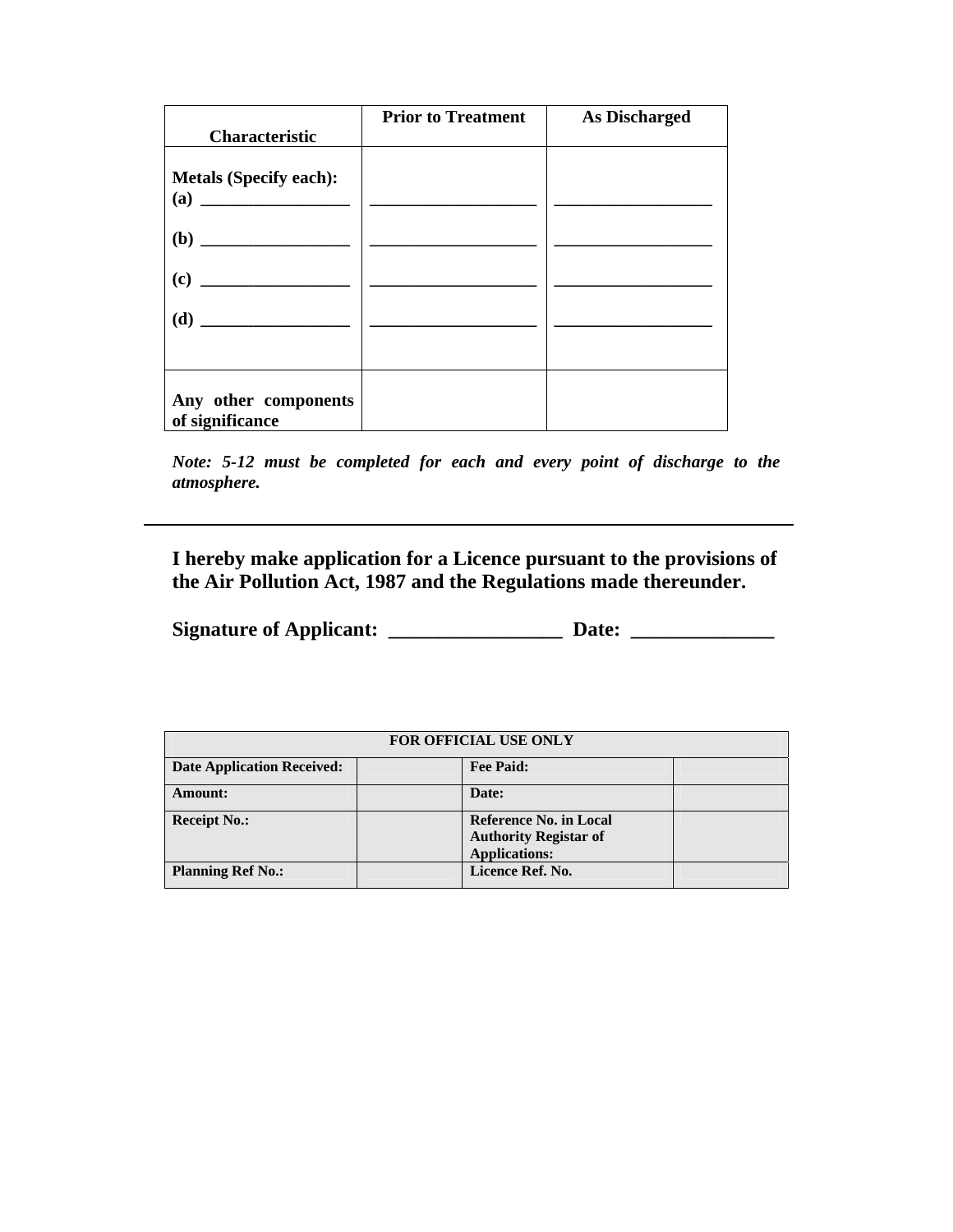

## **SLIGO COUNTY COUNCIL**

### Local Government (Air Pollution) Act, 1987 (Licensing of Industrial Plant) Regulations, 1988

## **INFORMATION FOR THE APPLICANT IN MAKING AN APPLICATION**  \_\_\_\_\_\_\_\_\_\_\_\_\_\_\_\_\_\_\_\_\_\_\_\_\_\_\_\_\_\_\_\_\_\_\_\_\_\_\_\_\_\_\_\_\_\_\_\_\_\_\_\_\_\_\_\_\_\_\_

### **1. GENERAL**

Under the Local Government (Air Pollution) Act, 1987, a licence is required for Industrial Plants.

This requirement does not apply to an industrial activity which is licensable under the EPA Act 1992.

### **2. WHO TO APPLY TO**

All applications for air licence should be made to Environment Department, Unit 9, Cleveragh Business Park, Sligo.

### **3. DOCUMENTS TO BE SUBMITTED**

- **(a)** Three copies of each of the following documents should be submitted:
	- (i) Completed application form.
	- (ii) A site location map showing the site of the facility (scale 1/2500) in colour and any adjoining land in the same ownership differently coloured and with sufficient details to identify the site in relation to the appropriate Ordnance Survey map.
	- (iii) A detailed plan of the facility to a scale of not less than 1/500 showing all emission points, monitoring points access points to site and any other relevant information.
	- (iv) A copy of the relevant page of the newspaper in which notice of the application has been published.
- **(b)** Fee of €126.00

### **4. NEWSPAPER ADVERTISEMENT**

A newspaper advertisement is necessary in respect of the application. Prior to making an application for a licence, the application shall publish in a newspaper circulating in the functional area of the local authority concerned notice of intention to make such application. The advertisement must be published within a period of **two weeks** prior to the making of an application for a licence and should state the following:

(i) The Notice shall be headed **"Air Pollution Act, 1987 Licensing of Industrial Plant"** and shall